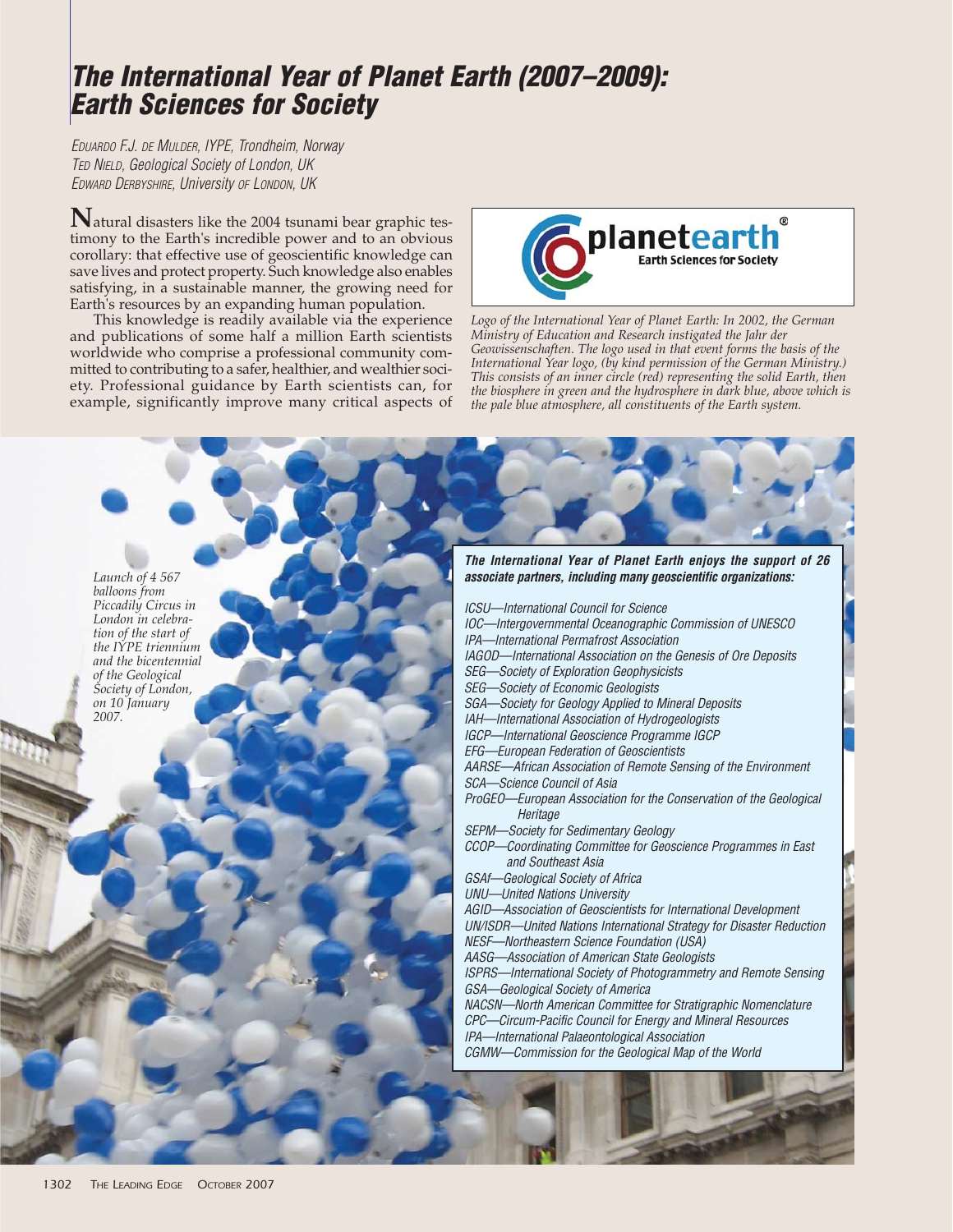

*Map on progress in developing national committees by June 2007.*

everyday life, including: identifying the best areas for urban expansion, avoiding certain sites for waste disposal, optimizing fresh water exploration, and locating toxic agents.

The obvious and significant benefits of a more widespread appreciation of Earth science are the impetus behind The International Year of Planet Earth (IYPE) 2007-2009. The stated goal of IYPE is to build on existing knowledge and make it more available to improve everyday life, especially in less developed countries, which is specifically expressed in the subtitle, "Earth Sciences for Society."

Ambitious outreach and science programs constitute the backbone of the International Year, now endorsed by all 191member states of the United Nations Organization that has proclaimed 2008, the central year of the triennium, as the UN Year of Planet Earth.

**What is IYPE?** This project was jointly initiated in 2000 by



*Relationship between the International Year of Planet Earth and other science year initiatives.*

the International Union of Geological Sciences (IUGS) and the United Nations Educational, Scientific and Cultural Organization's (UNESCO) Earth Science Division. IUGS and UNESCO have enjoyed several decades of productive cooperation, notably through their joint International Geoscience Programme.

IYPE has 12 Founding Partners who actively support the initiative in kind or financially, including: the International Union of Geodesy and Geophysics (IUGG); the International Geographical Union; the International Union of Soil Sciences; the International Lithosphere Programme; the Geological Survey of the Netherlands; the Geological Society of London; the International Soil Reference and Information Centre; a consortium of the International Association of Engineering